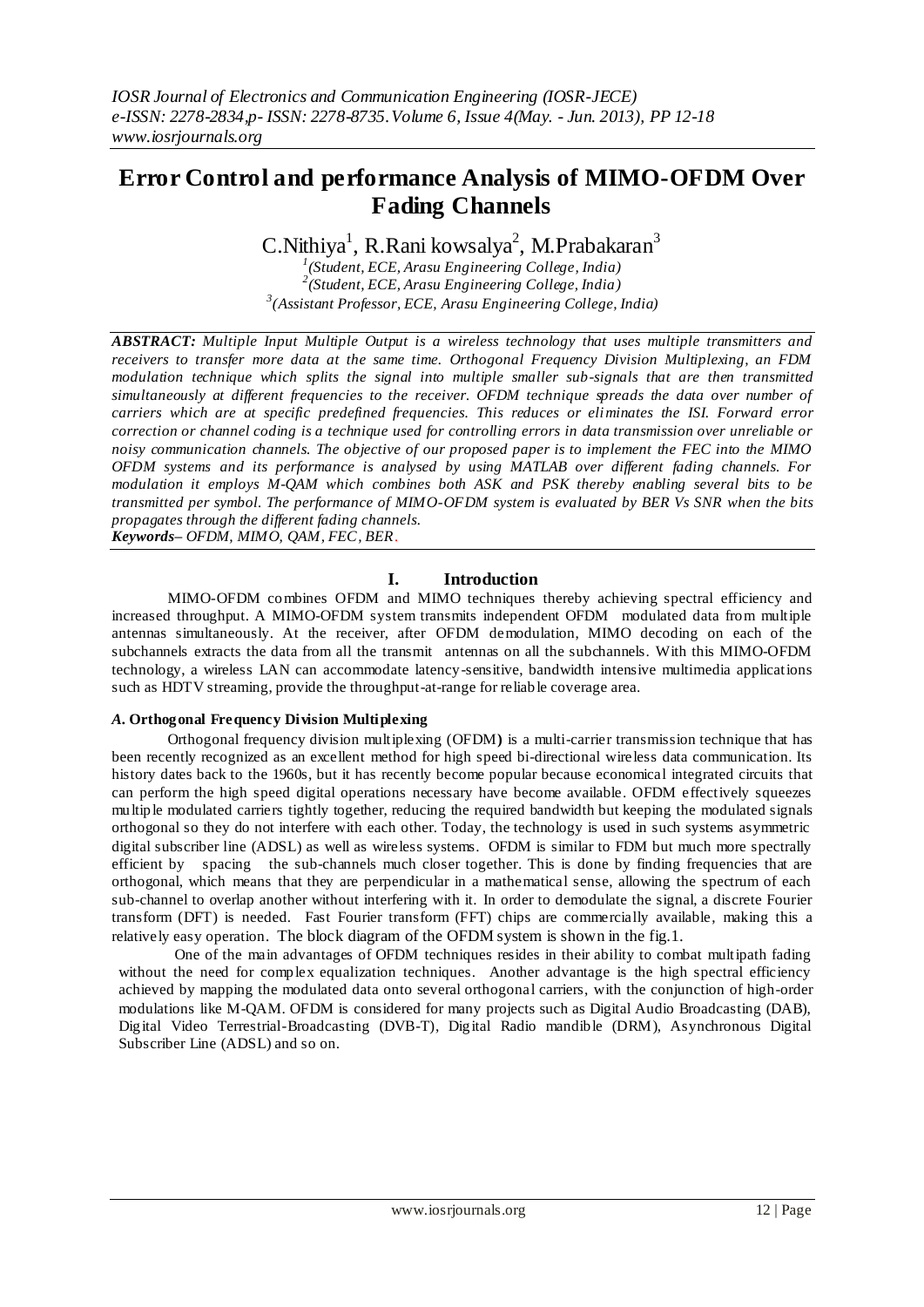

**Fig.1 OFDM TRANSCEIVER**

#### **B. Multiple Input Multiple Output (Mimo)**

MIMO is effectively a radio antenna technology as it uses multiple antennas at the transmitter and receiver to enable a variety of signal paths to carry the data, choosing separate paths for each antenna to enable multiple signal paths to be used. . The principle of diversity is to provide the receiver with multiple versions of the same signal. If these can be made to be affected in different ways by the signal path, the probability t hat they will all be affected at the same time is considerably reduced. Accordingly, diversity helps to stabilise a link and improves performance, reducing error rate. To gain the maximum capacity of MIMO wireless channel one of the efficient procedures is to utilize space time coding. In STC, the multiple copies of information are transmitted for achieving diversity is extracted from a space time encoder which encodes a single bit through space and time. So coding is done in both spatial and temporal axis to correlate the transmitted signal from various transmit antenna at a different time. A particularly elegant scheme for MIMO coding was developed by Alamouti. The associated codes are often called MIMO Alamouti codes or just Alamouti codes. The space time block code matrix is given by,



MIMO system consists of three components, mainly transmitter, channel and receiver. Transmitter sends a multiple data such as  $x_1, x_2, x_3, \ldots, x_n$  from different transmit antenna and signal is received by each receive antenna  $r_1, r_2, r_3, \ldots, r_n$  simultaneously. The relation between transmit data and receive data is given by

$$
r_1 = h_{11}x_1 + h_{12}x_2 + \dots + h_{1N}x_N,
$$
  
\n
$$
r_2 = h_{21}x_1 + h_{22}x_2 + \dots + h_{2N}x_N,
$$
  
\n...  
\n
$$
r_N = h_{N1}x_1 + h_{N2}x_2 + \dots + h_{NN}x_N.
$$

Where, r=Received Signal Vector; H=Channel Matrix; n= Noise Vector.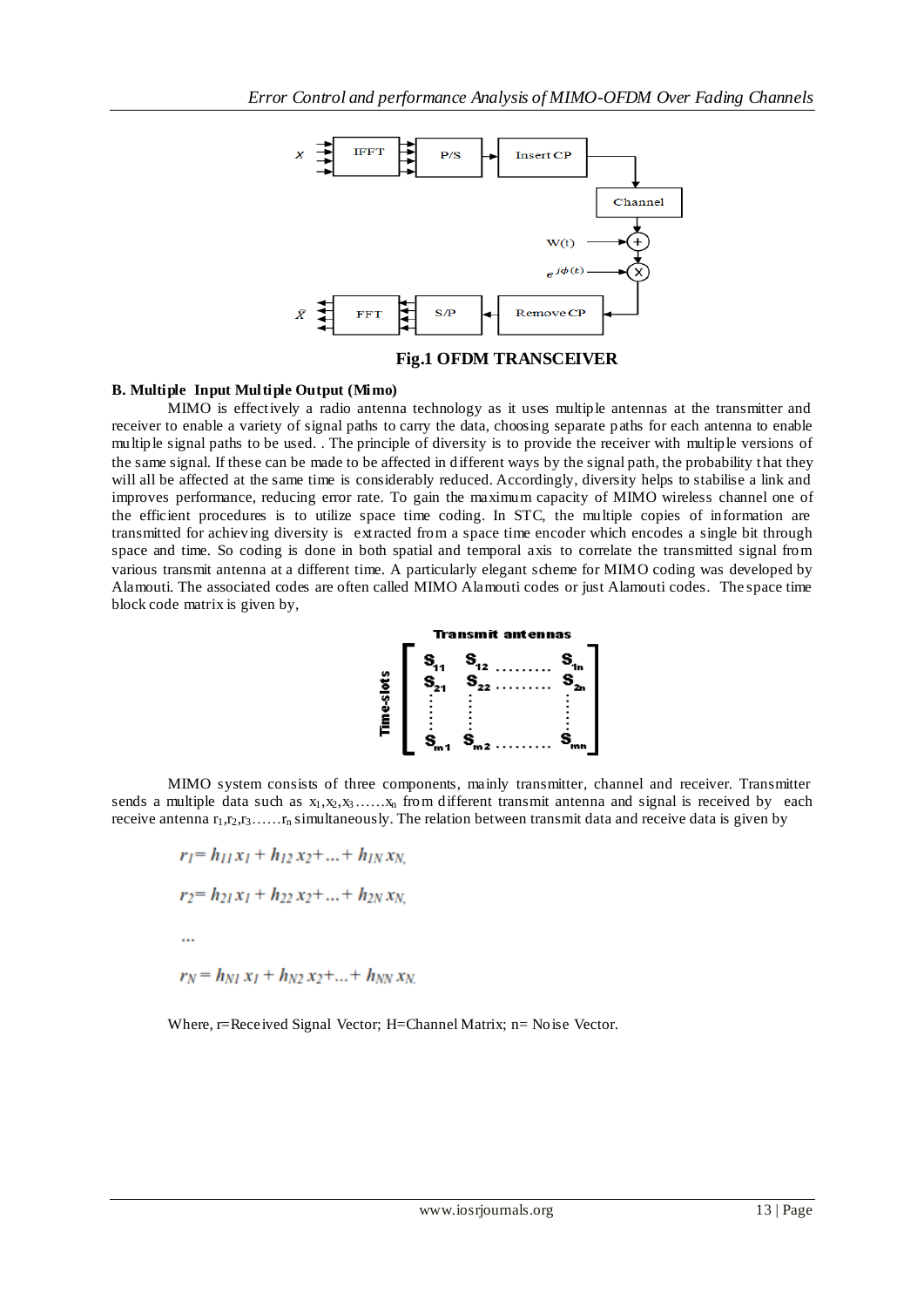

## **Fig.2 MIMO TRANSCEIVER**

The new transmit diversity scheme was introduced by Alamouti known as Alamouti scheme. Alamouti scheme uses two transmit antenna and N receive antenna and can have a maximum diversity order of 2N. Alamouti scheme has the rate of unity i.e. full rate since it transmits two symbols after every two time periods. This scheme is efficient in all the applications where system capacity is limited by multipath fading.

Let us assume a signal s1 and s2 are transmitted by antenna 1 and antenna 2 respectively at time t. At next time t+T signal -s<sub>2</sub> \* is transmitted from antenna 1 and signal s<sub>1</sub> \* is transmitted from antenna 2 where (\*) is the complex conjugate operation.The Encoding and Transmission Sequence for Alamouti 2x1 transmission scheme is given below.

Multiple-Input Multiple-Output uses multiple antennas at both sides which provides transmit diversity and receiver diversity. It's applicable in every kind of networks like PAN, LAN, WLAN, WAN, MAN. MIMO system can be applied in different ways to receive either a diversity gain, capacity gain or to overcome signal fading.

## **TABLE-I TRANSMISSION AND ENCODING SCHEME FOR 2X1 ALAMOUTI SCHEME**

| ١ē  | antenna 1 | antenna 2 |
|-----|-----------|-----------|
|     |           |           |
| 1+7 |           | o         |

### **C. Forward Error Correction**

Forward error correction (FEC) is a method of obtaining error control in data transmission in which the source (transmitter) sends redundant data and the destination (receiver) recognizes only the portion of the data that contains no apparent errors. The two main categories of FEC codes are [BLOCK CODES](http://en.wikipedia.org/wiki/Block_code) and [CONVOLUTIONAL CODES](http://en.wikipedia.org/wiki/Convolutional_code). Block codes work on fixed-size blocks (packets) of bits or symbols of predetermined size. Convolutional codes work on bit or symbol streams of arbitrary length. concatenated codes form a class of ERROR-[CORRECTING CODES](http://en.wikipedia.org/wiki/Error-correcting_code) that are derived by combining an inner code and an outer code. The concatenated code is shown in fig.3.



## **Fig.3 CONCATENATED FEC BLOCK DIAGRAM**

The Reed-Solomon encoding is mainly used to recover the main signal if it is distorted. The prop erties of Reed-Solomon codes make them suitable to applications, where errors occur in bursts. Reed -Solomon error correction is a coding scheme which works by first constructing a polynomial from the data symbols to be transmitted, and then sending an over sampled version of the polynomial instead of the original symbols themselves.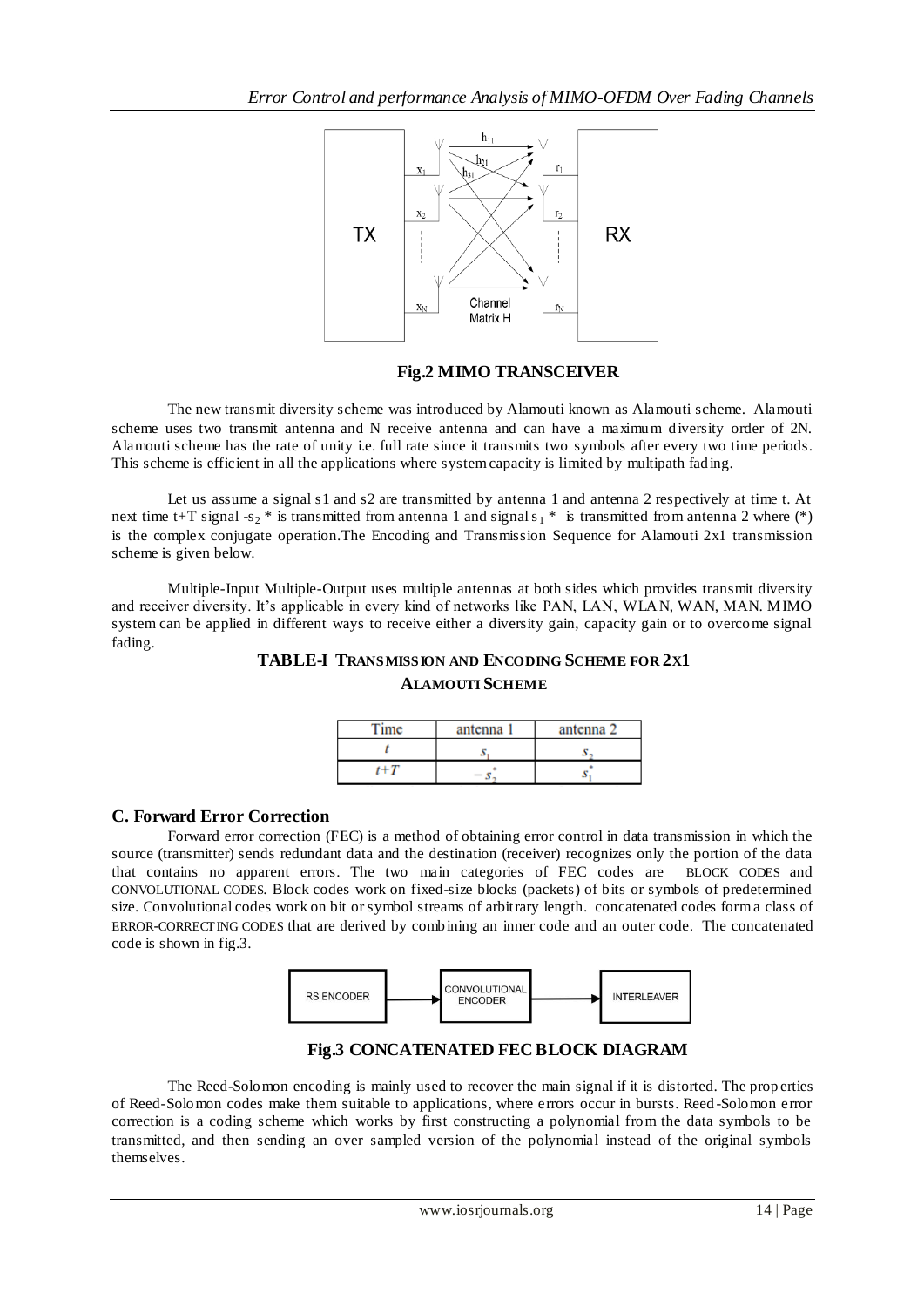A Reed-Solomon code is specified as RS (n, k, t) with l-bit symbols. This means that the encoder takes k data symbols of l bits each and adds 2t parity symbols to construct an n-symbol codeword. The purpose of a convolutional encoder is to take a single or multi-bit input and generate a matrix of encoded outputs. One reason why this is important is that in digital modulation communications systems (such as wireless communication systems, etc.) noise and other external factors can alter bit sequences.

By adding additional bits we make bit error checking more successful and allow for more accurate transfers. By trans mitting a greater number of bits than the original signal we introduce a certain redundancy that can be used to determine the original signal in the presence of an error.

After the RS encoding process, the data bits are further encoded by a binary convolutional encoder. It converts the single or multi bit into matrix form. It is used to discard noise from the main signal. It is another process of error correction.

### **D. Mimo - Ofdm**

The block diagram of the MIMO-OFDM system is shown in the fig.4.In this paper, we have proposed a MIMO-OFDM based system employing the Forward Error Correction code which is the concatenated code. The paper is organised as follows. In the section II, we described the simulink model and in section III, simulation results are shown. The simulation of the proposed system by using the tool MATLAB simulink. The performance of the system is analysed over the rician and Rayleigh fading channel along with the AWGN channel.



**Fig.4 MIMO – OFDM SYSTEM BLOCK DIAGRAM**

In spatial diversity a number of antennas are used to pick up the transmitted signals coming from different multipath fades. Say. You have M= 3 number of antennas in the transmitting side and have K (a1, a2, a3, a4, a5, a6) = 6 bits for sending. At first divide the bits into M=3 sub streams of data { $(a1, a3)$ ,  $(a2, a4)$ ,  $(a3, a3)$ a6)} and then multiply each sub stream of data with three carrier frequency in order to transmit them via three separate antennas. If all the sub-streams had to be transmitted by one carrier then the bandwidth consumptions would be three time greater-this is one of the great advantage of spatial multiplexing.

Now at the receiving end each sub-stream will have three spatial signatures-that means total 9 spatial signature will be at the receiving antenna-due to the multipath environment each sub stream will have its own spatial signature. Based on this spatial signature sub-streams of data will be demultiplexed and decoded in order to get back the original data stream.

### **II. SYSTEM MODEL**

The system model consists of three sections Viz Trans mitter, Channel, Receiver. The proposed MIMO-OFDM system using the concatenated codes is modeled in MATLAB using the SIMULINK. The simulink model of the proposed system is shown in the Fig.5.The parameters for the simulated system is shown in the TABLE.II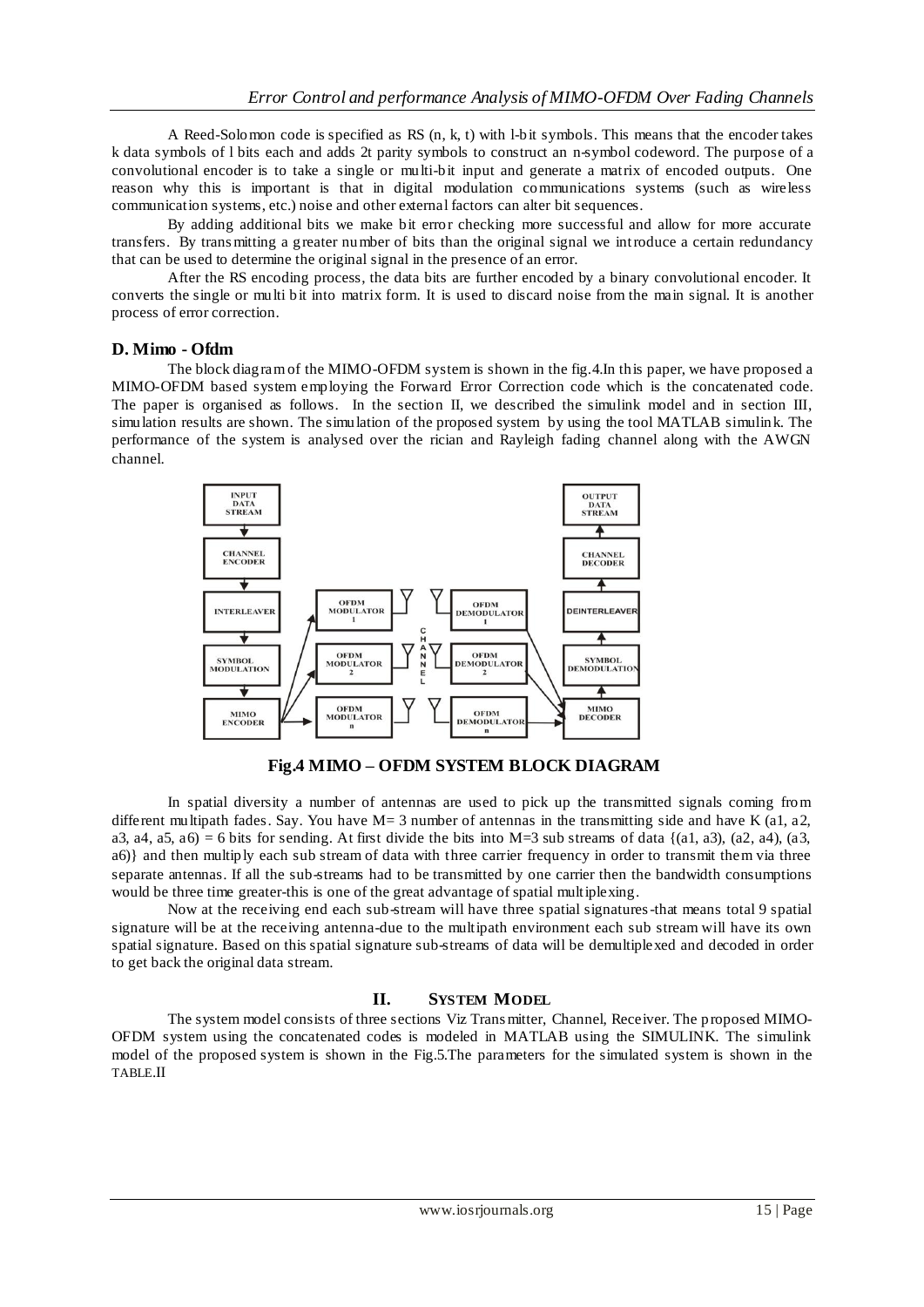| System parameters        |                        |                              |  |
|--------------------------|------------------------|------------------------------|--|
| Simulink block           | Assigned<br>parameters | <b>Values</b>                |  |
| Bernoulli Binary         | Probability of a       | 0.5                          |  |
| Generator                | zero                   |                              |  |
| RS encoder               | Code<br>word           | 255                          |  |
|                          | len gth                |                              |  |
| Convolutional encoder    | Trellis structure      | poly2trellis(7, [171 133])   |  |
| <b>IFFT</b>              | Input port size        | 256                          |  |
| Ray leigh fading channel | M aximum               | 1/1000                       |  |
|                          | Doppler shift          |                              |  |
| AWGN channel             | M ode                  | Signal to noise ratio(Es/N0) |  |
| Viterbi decoder          | Trellis structure      | poly2trellis(7, [171 133])   |  |
| Signal to workspace      | Variable name          | <b>BER</b>                   |  |

### **TABLE-II SIMULATION PARAMETERS**

### **A. Transmitter**

The proposed system uses the channel coding technique described in the section I.C.The encoding consists of the outer Reed Solomon Code and inner Convolutional code.The puncturing process is performed on the encoder output. The parameters of the encoder is based on the parameter in the table.I.

### **B. Channel**

The 2X1 MIMO channel is constructed by using the fading channels along with the AWGN channel. The AWGN channel is used to simulate the background noise to the transmitted data. The fading channels used are Rician and Rayleigh fading channels. The channel model is shown in the fig.6.



### **Fig.5 SIMULINK MODEL OF TRANSMITTER**

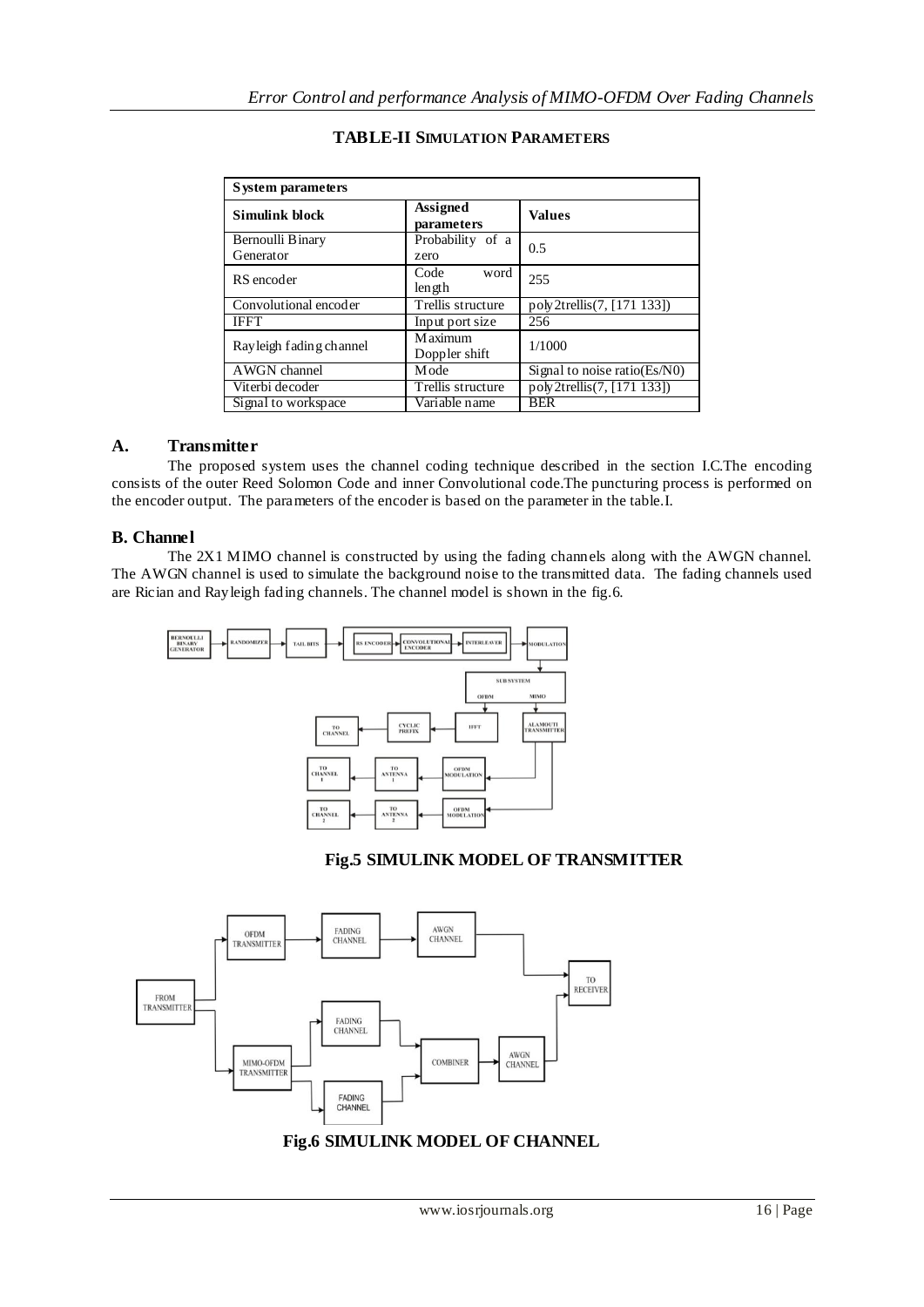### **C. Receiver**

The channel decoder performs the inverse operation of the channel encoding section. The parameter are based on the one that was used in the encoding process. For the purpose of decoding the convolutional code, Viterbi decoder is used. The error rate is calculated by comparing the recovered data with that of the transmitted data.





#### **III. SIMULATION RESULTS**

The MIMO-OFDM system with the concatenated FEC is simulated and the performance is evaluated over the Rician and Rayleigh fading channels. The BER was calculated and it was plotted by using the BERTOOL.fig.6 and fig.7 shows the simulation results for the system over the Rician and Rayleigh fading channels respectively.



**Fig.8 SYSTEM PERFORMANCE OVER RICIAN CHANNEL**



**Fig.9 SYSTEM PERFORMANCE OVER RAYLEIGH CHANNEL**